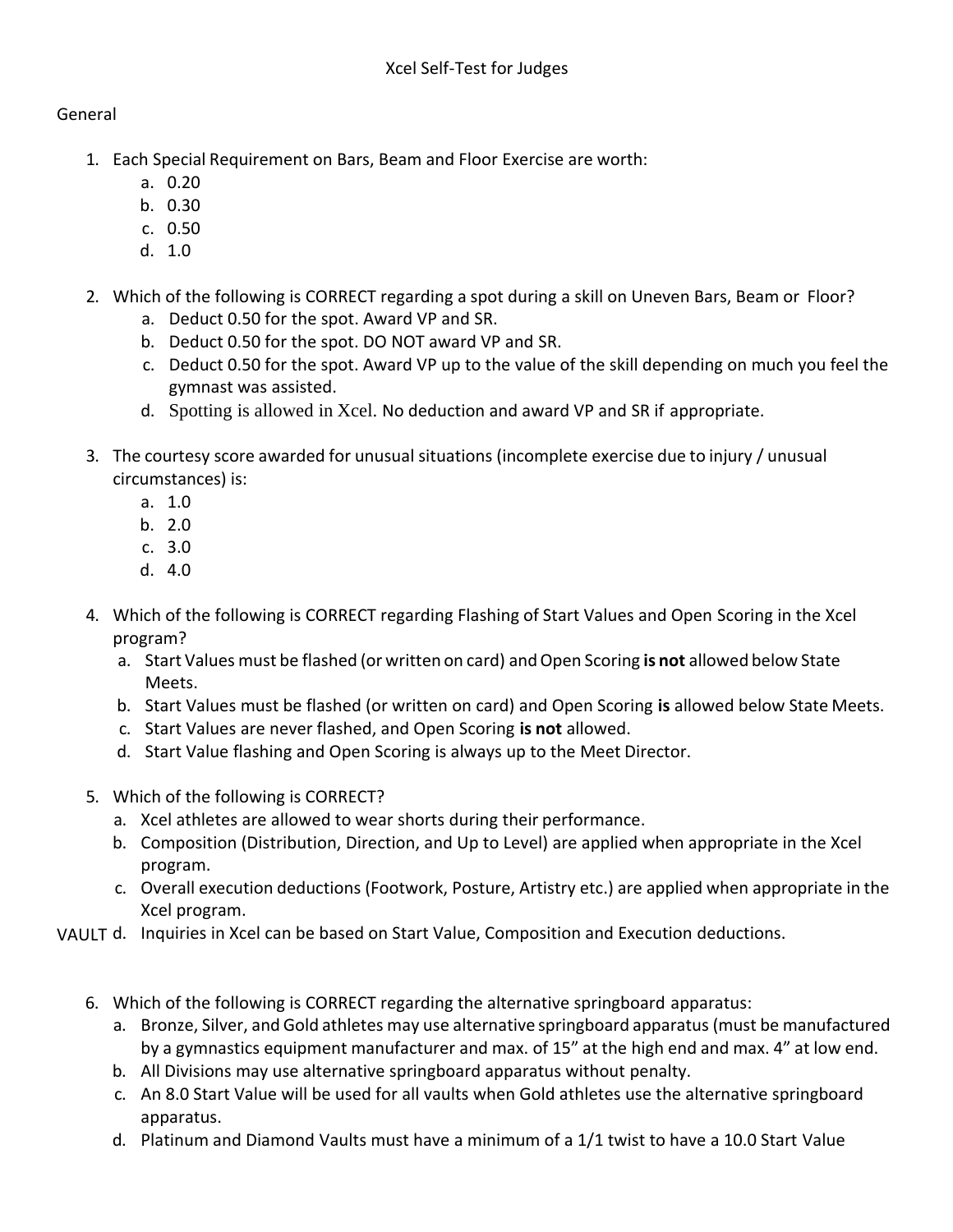- 7. Which of the following is/are CORRECT regarding Xcel Vault? (select all that apply)
	- a. Angle of repulsion is applied to salto vaults at the Diamond division.
	- b. The run is NOT judged for Bronze division vaults.
	- c. Flipping vaults are NOT allowed at Platinum.
	- d. The maximum spotting deduction for any vault is 1.50
- 8. Which of the following is CORRECT regarding balks on Vault for Xcel?
	- a. Balk rules for Gold, Platinum and Diamond are the same as they are for JO Optionals.
	- b. Balk rules do not apply in Xcel athletes may have as many attempts as needed to complete a vault.
	- c. If an Bronze athlete voids VAULT 1 A, she may not do the Handstand Flat Back (Vault 1 B).
	- d. Deduct 0.50 from the next completed vault if the athlete balks on her first attempt.
- 9. Gold athlete performs a Handspring Vault using an alternative springboard apparatus. She has the following errors: Poor hip angle (pike) in preflight, bent arms in support, alternate repulsion and 2 steps on landing. Which of the following is CORRECT?

| a. SV 10.0    | Total deductions of 1.1 | Final score 8.9  |
|---------------|-------------------------|------------------|
| $b.$ SV $9.5$ | Total deductions of 1.4 | Final score 8.1  |
| $c.$ SV 10    | Total deductions of 1.2 | Final score 8.8. |
| d. SV $9.5$   | Total deductions of 1.1 | Final score 8.4  |

- 10. A Diamond athlete performs a  $\frac{1}{4}$  twist on  $-\frac{1}{4}$  twist off to land facing away from the table with the following errors: Arch in preflight, 2 hops on hands, too long in support, 45 degree angle of repulsion, and lack of Dynamics. The SV and score is:
	- a. SV 10.0 Score = 8.8
	- b.  $SV 9.6$  Score = 7.8
	- c. SV 9.5 Score = 8.3
	- d.  $SV 9.4$  Score = 8.2

## BARS

- 11. **Bronze** athlete performs the following routine: Jump to front support, cast, cast, cast to stand dismount. Her SV is:
	- a. 9.0 b. 9.2 c. 9.5 d. 10.0
- 12. **Silver** athlete performs the following routine: Kip, cast to 45 degrees below horizontal, back hip circle, under-swing dismount – the entire routine without execution deductions. Her coach did not remove the spring board immediately after her mount. There is a 1 judge panel.
	- What is her SV and final score?
	- a.  $9.5$  SV Final score =  $9.5$
	- b.  $9.5$  SV Final score =  $9.2$
	- c.  $10 Sv$  Final score = 9.7
	- d.  $10$  SV Final score = 9.5
- 13. **Gold** athlete performs the following routine: Pullover, cast to 45° below horizontal, clear hip circle to horizontal, kip, cast squat on, long hang pullover, cast to 45° below horizontal, back hip circle, underswing dismount. Her SV is:
	- a. 10.0 b. 9.5 c. 9.0 d. 8.5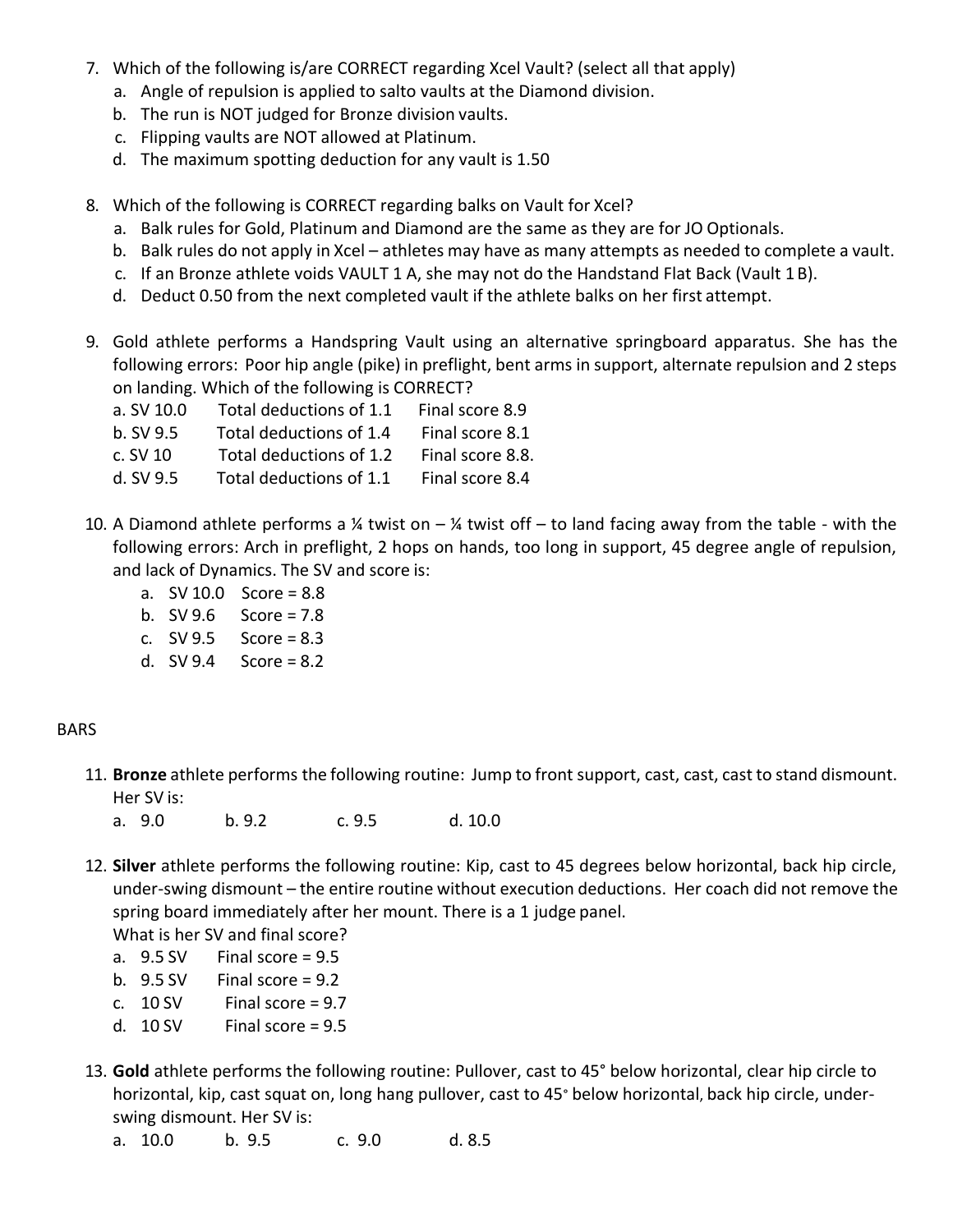- 14. Extra swing deductions are applied at the following divisions:
	- a. All divisions
	- b. Silver, Gold, Platinum, and Diamond
	- c. Gold, Platinum, and Diamond
	- d. Platinum and Diamond only.
- 15. **Diamond** athlete performs the following routine: Kip, cast to horizontal, clear hip circle to below horizontal, kip, cast squat on, long hang pullover, cast below horizontal, flyaway full twist. Her SV is:

a. 8.8 b. 9.0 c. 9.2 d. 9.5

## BEAM

- 16. Which of the following statements in INCORRECT?
	- a. A double bounce on the board or mat when mounting the beam results in a 0.50 deduction.
	- b. All mounts are considered "A" Value Parts in all Xcel divisions.
	- c. All skills after "TIME" is called are evaluated and given appropriate credit.
	- d. A Bronze athlete is allowed to do a "Lever" to count for her Acro Special Requirement.
- 17. Which of the following statements is/are CORRECT regarding handstands in Xcel.
	- a. All handstands are the same regardless of angle achieved.
	- b. A two second hold is required of all handstands.
	- c. Handstands at all divisions must reach vertical with feet closed.
	- d. A Handstand step down connected to a back walkover meets the Acro requirement for Platinum.
- 18. Which of the following statements is CORRECT?
	- a. All Divisions of Xcel have the Special Requirement of a Dance Series on Beam.
	- b. Diamond athletes are allowed to do one "D" skill for Bonus on Beam.
	- c. A shoulder roll and a ¾ handstand would fulfill the Acro Special Requirement for a Gold athlete.
	- d. The deduction for doing a Cartwheel to handstand, ¼ turn dismount by a Platinum athlete is 0.50 (Missing Dismount Special Requirement).
- 19. Leaps and Jumps with split that are required in all Xcel Divisions for Balance Beam receive Value Part credit with a variance of:
	- a. 10 degrees
	- b. 20 degrees
	- c. 30 degrees
	- d. 45 degrees

20. Which of the following statements is CORRECT for Xcel Balance Beam?

- a. A cat leap into an immediate full turn fulfills the Dance Series Platinum and Diamond.
- b. Handstands need NOT be held for a minimum of 2 seconds to receive Value Part credit.
- c. A forward swing turn will meet the turn Special Requirement for Silver athletes.
- d. Handstands may be used in as the first or second skill in a series.
- e. All of the above are CORRECT.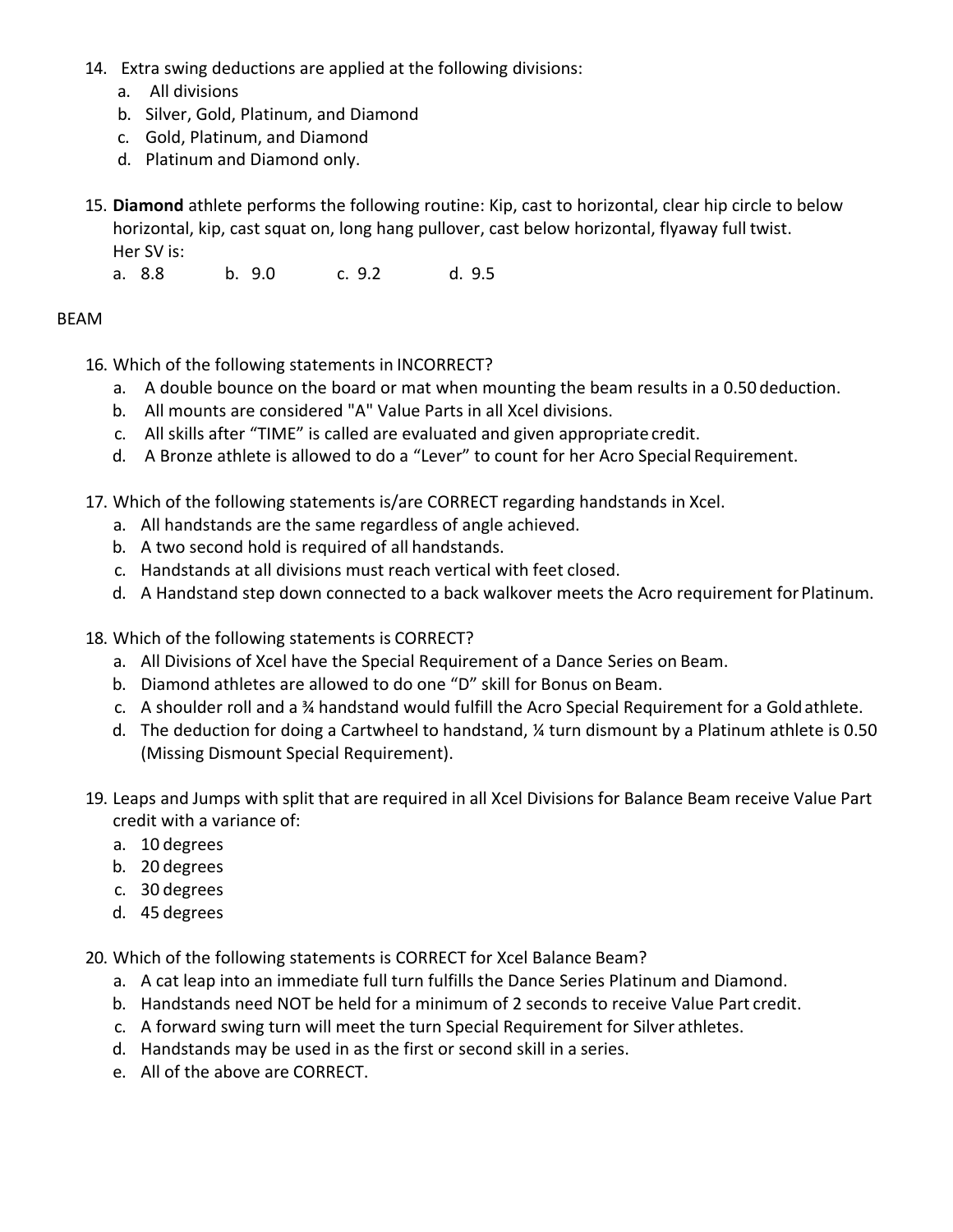## FLOOR EXERCISE

- 21. Bronze athlete performs a Round-off back handspring and later a Front handspring in her routine. Which of the following is CORRECT?
	- a. NO Deduction. She has fulfilled her 2 Acro Special Requirements
	- b. Deduct 0.50 from her Start Value for doing a Restricted Skill. = 9.5 Start Value
	- c. Deduct 1.0 from her Start Value for doing a Restricted Skill (0.50) and for not meeting the second Acro Special Requirement  $(0.50) = 9.0$  Start Value.
	- d. Deduct 0.50 from her Start Value for not meeting the second Acro Special Requirement.
- 22. Silver athlete performs the following skills: Front handspring step out Front handspring to 2 feet, Aerial Cartwheel, Dance Passage of Split Leap – Leg Swing Hop at horizontal, and a 1 ½ turn on one foot. What is her resulting Start Value?
	- a. 10.0 b. 9.5 c. 9.0 d. 8.5
- 23. Gold athlete performs the following skills for her Acro Passes: Round-off back handspring back handspring, and Round-off – back handspring. What is the result?
	- a. Athlete receives a 9.5 Start Value 3<sup>rd</sup> back handspring gets no VP credit / no second series.
	- b. Athlete receives a 10.0 Start Value series are considered different due to number of skills.
	- c. Athlete receives a 9.0 Start Value neither the round-off or back handspring get VP credit.
- 24. Platinum athlete performs a Front handspring Front Pike and later performs an Aerial Walkover. Her Dance Passage consists of Split Leap 130 degrees chasse to wolf hop. Turn is a 1/1 turn on one foot. She also performs a stretch jump 1/1 turn and a handstand forward roll. Which of the following is CORRECT?
	- a. 9.5 Start Value Aerial Walkover is a restricted skill.
	- b. 9.0 Start Value Aerial Walkover is a restricted skill AND athlete has not met the 2<sup>nd</sup> Acro SR.
	- c. 9.5 Start Value the single flight skill must be a "B" Salto.
	- d. 9.2 Start Value the single flight skill must be a "B" Salto (-0.50) and missing a "B".
- 25. Which of the following statements is INCORRECT for Diamond Floor Exercise:
	- a. A Dance Passage of Switch leap (150) chasse Switch leap (150) on the other foot meets the Dance Passage SR
	- b. Athlete performs Round- off layout 1/1 twist and Front handspring front tuck. She has met her Acro SRs
	- c. Athlete performs a 1/1 turn with one leg forward held at above horizontal. The Turn SR has been met.
	- d. Athlete performs a Round-off, back handspring, Double Back (D) in one pass and a Round-off Layout in the second pass. She has met her Acro SRs
- 26. On **Beam and Floor:** Leaps and jumps with a 135° or more split angle will receive VP credit as listed in the Xcel Code of Points. The up to 0.20 deduction for insufficient split is based on the Division requirement. Which of the following is CORRECT?
	- a. Platinum Beam: Switch split to 140° no deduction for lack of split.
	- b. Gold Beam: Switch split to 135° NO VP, NO SR, Restricted skill deduct 0.50.
	- c. Diamond Beam/Floor: Switch split to 165° no deduction for lack of split.
	- d. Bronze Floor: Switch split to 140° NO VP, NO SR, Restricted skill deduct 0.50.
	- e. All of the above are correct